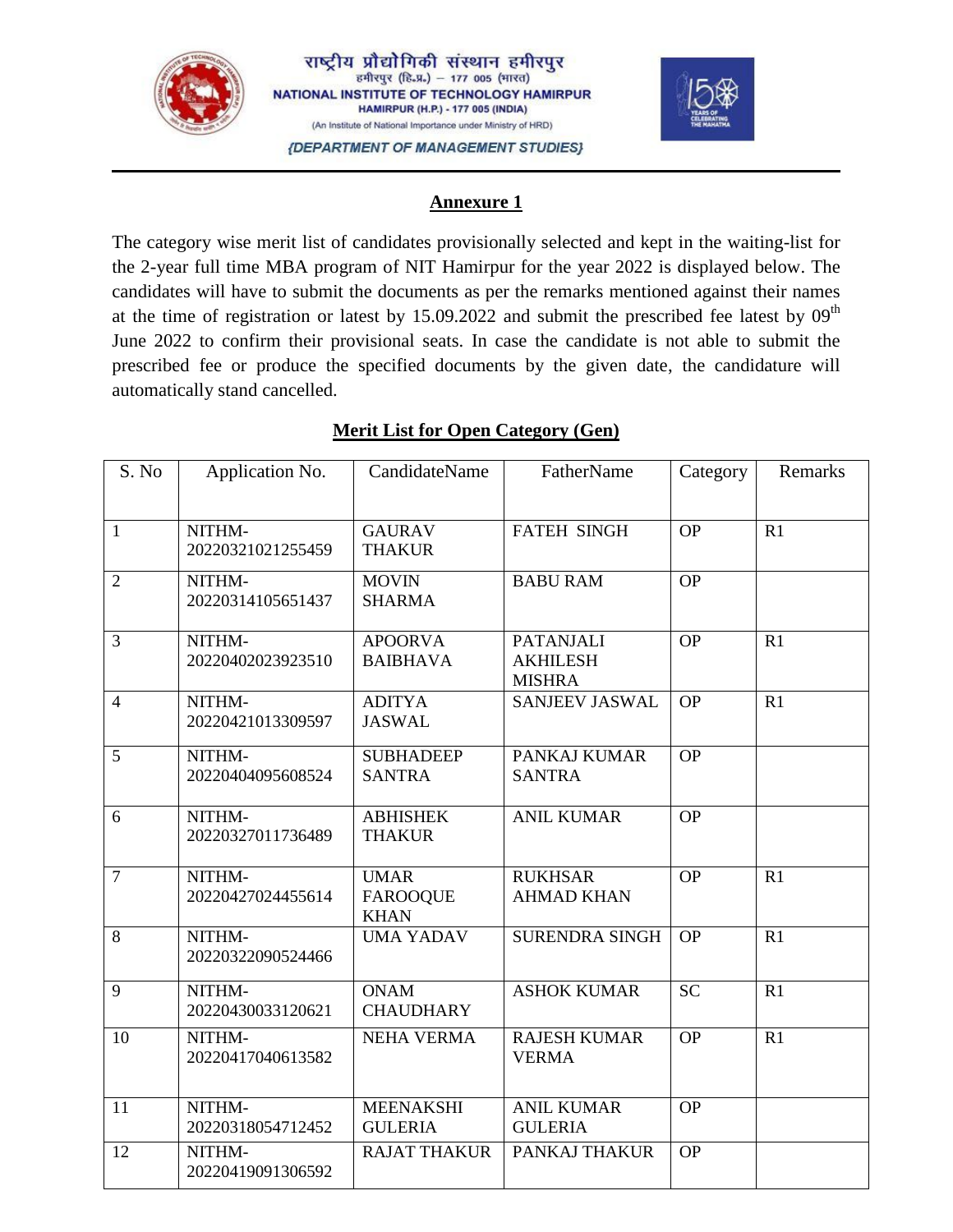| 13 | NITHM-<br>20220331055358506 | <b>SUMIT RAJ</b>                 | <b>RAMDHIR</b><br><b>PRASAD</b> | <b>OB</b> |  |
|----|-----------------------------|----------------------------------|---------------------------------|-----------|--|
| 14 | NITHM-<br>20220321051702461 | <b>AASTHA</b><br><b>THAKUR</b>   | <b>KULVIR SINGH</b>             | <b>OP</b> |  |
| 15 | NITHM-<br>20220402093210517 | <b>HARSHITA</b><br><b>SHARMA</b> | <b>SANDEEP KUMAR</b>            | OP        |  |

\* **Definition of Acronyms given under remarks**

R1 – Documents remaining as per section 7 of the information brochure

# **Merit List for SC Category**

| S. No          | <b>Application No.</b>      | <b>Candidate Name</b>                             | <b>Father's Name</b>               | <b>Category</b> | Remarks*       |
|----------------|-----------------------------|---------------------------------------------------|------------------------------------|-----------------|----------------|
| 1              | NITHM-<br>20220502065703638 | <b>STHITAPRAJNA</b><br><b>DEVI</b>                | RABINDRA NATH<br><b>TARAI</b>      | <b>SC</b>       |                |
| $\overline{2}$ | NITHM-<br>20220502040000632 | <b>TARUN</b><br><b>KATARYA</b>                    | <b>NAVEEN</b><br><b>KATARYA</b>    | <b>SC</b>       | R <sub>3</sub> |
| 3              | NITHM-<br>20220325075850476 | <b>RAJAN SINGH</b>                                | <b>KUNT RAJ</b>                    | <b>SC</b>       |                |
| $\overline{4}$ | NITHM-<br>20220402031641512 | <b>ABHINAV</b><br><b>DINKER</b>                   | <b>GYAN SINGH</b><br><b>DINKER</b> | <b>SC</b>       |                |
| 5              | NITHM-<br>20220506065256666 | <b>SUBINYA B</b>                                  | <b>MOHANAN M</b>                   | <b>SC</b>       | R1             |
| 6              | NITHM-<br>20220509021812672 | <b>GURIJALA</b><br><b>NARASIMHA</b><br><b>RAO</b> | <b>GURIJALA BABU</b><br><b>RAO</b> | <b>SC</b>       |                |

\* **Definition of Acronyms given under remarks**

R1 – Documents remaining as per section 7 of the information brochure

R3 – Certificate from the university/institute/college certifying the final CGPI/Percentage latest by date of registration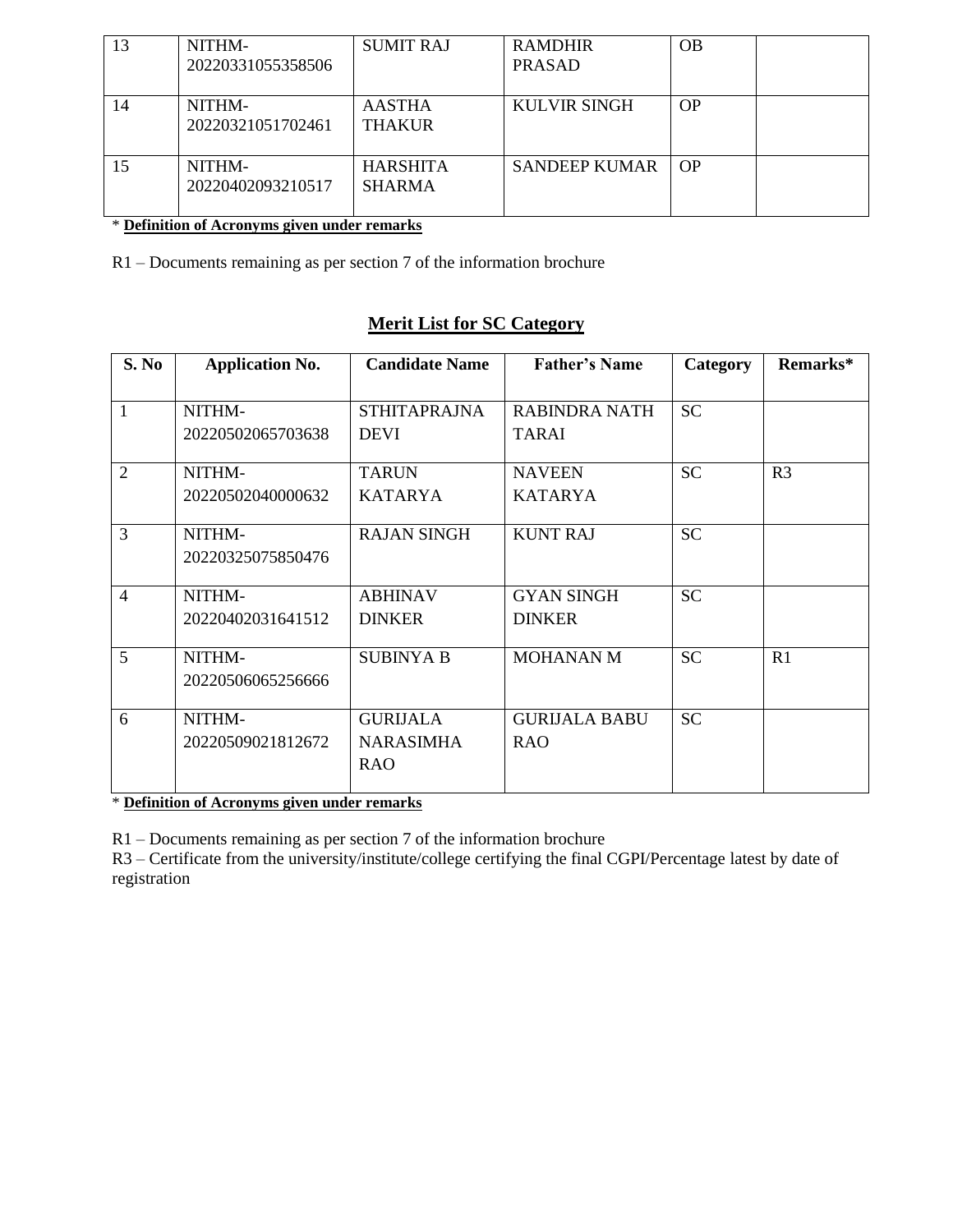# **Merit List for Gen (EWS) Category**

| S. No          | <b>Application No.</b>      | <b>Candidate Name</b>     | <b>Father's Name</b>     | Category     | Remark*        |
|----------------|-----------------------------|---------------------------|--------------------------|--------------|----------------|
|                | NITHM-<br>20220506064053665 | <b>VISHNUVARDHAN</b><br>K | <b>BALAKRISHNAN</b><br>E | Gen<br>(EWS) | $R1$ and $R2$  |
| $\overline{2}$ | NITHM-<br>20220505094147654 | <b>SREELAKSHMIP</b>       | <b>PRABHAKARAN</b><br>M  | Gen<br>(EWS) | R <sub>1</sub> |
| $\mathcal{R}$  | NITHM-<br>20220509033158674 | <b>ABHITH N</b>           | <b>JANARDHANAN P</b>     | Gen<br>(EWS) | R <sub>1</sub> |
| $\overline{4}$ | NITHM-<br>20220315061634442 | <b>ANCHAL SHARMA</b>      | <b>AJAY SHARMA</b>       | Gen<br>(EWS) |                |

\* **Definition of Acronyms given under remarks**

R1 – Documents remaining as per section 7 of the information brochure

R2 – Valid EWS/OBC certificate issued after 1.04.2022 latest by the date of registration

### **Merit List for OB category**

| S. No.         | <b>Application No.</b>      | <b>Candidate Name</b>             | <b>Father's Name</b>                  | Category  | Remarks*  |
|----------------|-----------------------------|-----------------------------------|---------------------------------------|-----------|-----------|
| 1              | NITHM-<br>20220330092122501 | PRITAM RAJ<br><b>SINGH</b>        | <b>BIRENDRA</b><br><b>KUMAR SINGH</b> | <b>OB</b> | R1        |
| 2              | NITHM-<br>20220324043722471 | <b>RAYIB IBRAHIM</b>              | <b>IBRAHIM C K</b>                    | <b>OB</b> | R1 and R2 |
| 3              | NITHM-<br>20220506060719664 | <b>SHYAMANGANA</b><br>M V         | <b>PADMANABHAN</b><br>P               | <b>OB</b> | R1        |
| $\overline{4}$ | NITHM-<br>20220321084803462 | PRINCE KUMAR                      | <b>SANJEEV KUMAR</b>                  | <b>OB</b> |           |
| 5              | NITHM-<br>20220506042112662 | <b>AITHIHYA</b><br><b>MANOHAR</b> | P MANAOHARAN                          | <b>OB</b> | R1 and R2 |
| 6              | NITHM-<br>20220502033826631 | <b>MITHUN DHIMAN</b>              | <b>RAVINDER</b><br><b>KUMAR</b>       | <b>OB</b> | R1        |
| $\tau$         | NITHM-<br>20220410062926558 | RUTIKA JIVABHAI<br><b>RAJTIYA</b> | <b>JIVABHAI</b>                       | <b>OB</b> |           |

\* **Definition of Acronyms given under remarks**

R1 – Documents remaining as per section 7 of the information brochure

R2 – Valid EWS/OBC certificate issued after 1.04.2022 latest by the date of registration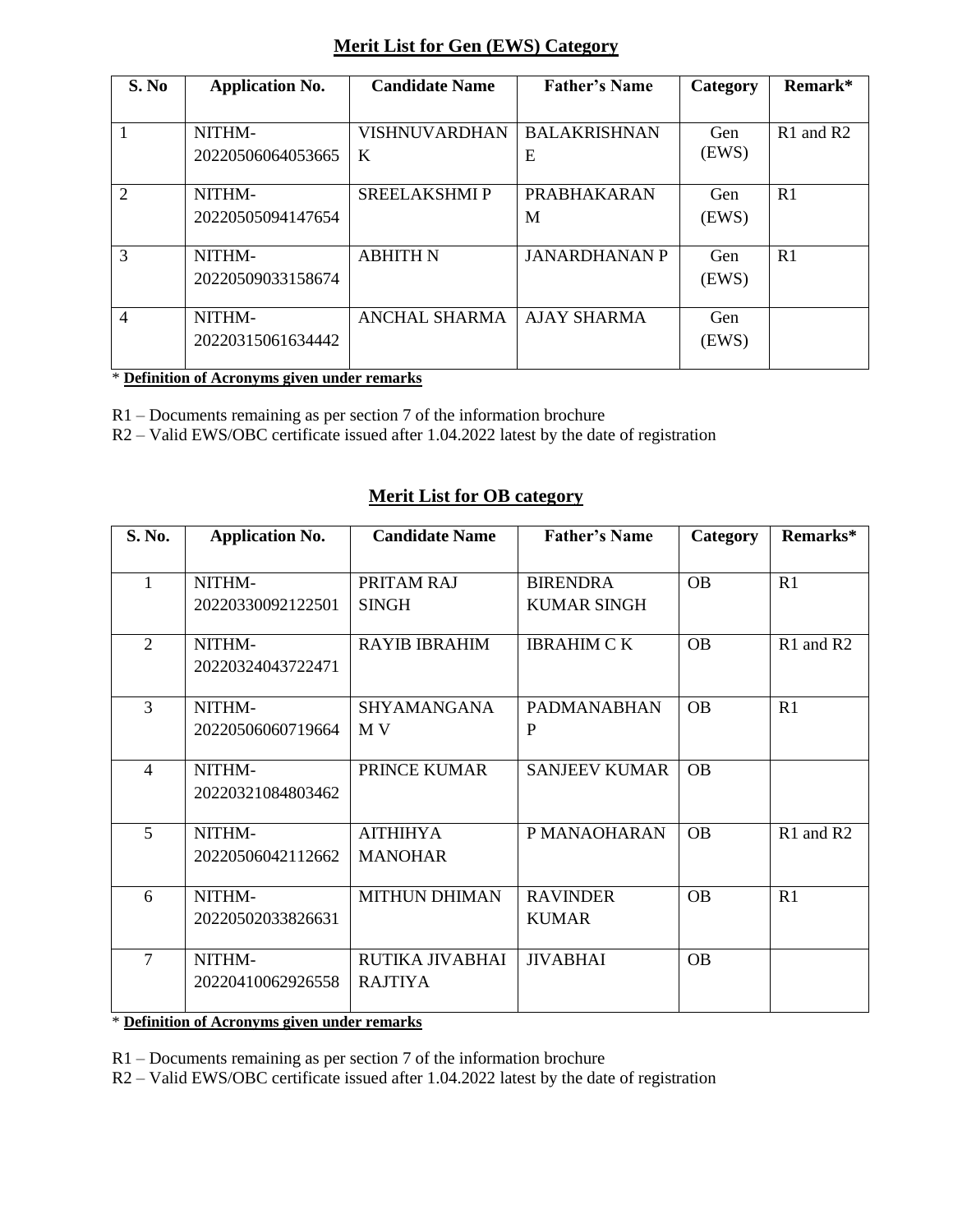# **Merit List for ST category**

| S. No. | <b>Application No.</b>      | <b>Candidate Name</b> | <b>Father's Name</b>             | Category | Remarks*       |
|--------|-----------------------------|-----------------------|----------------------------------|----------|----------------|
|        | NITHM-<br>20220506085518667 | AKHILA K              | <b>KUNHIKANNAN</b>               | ST       | R <sub>1</sub> |
|        | NITHM-<br>20220504072417647 | <b>ISHANI RAO</b>     | <b>DALIP KUMAR</b><br><b>RAO</b> | SТ       |                |

\* **Definition of Acronyms given under remarks**

R1 – Documents remaining as per section 7 of the information brochure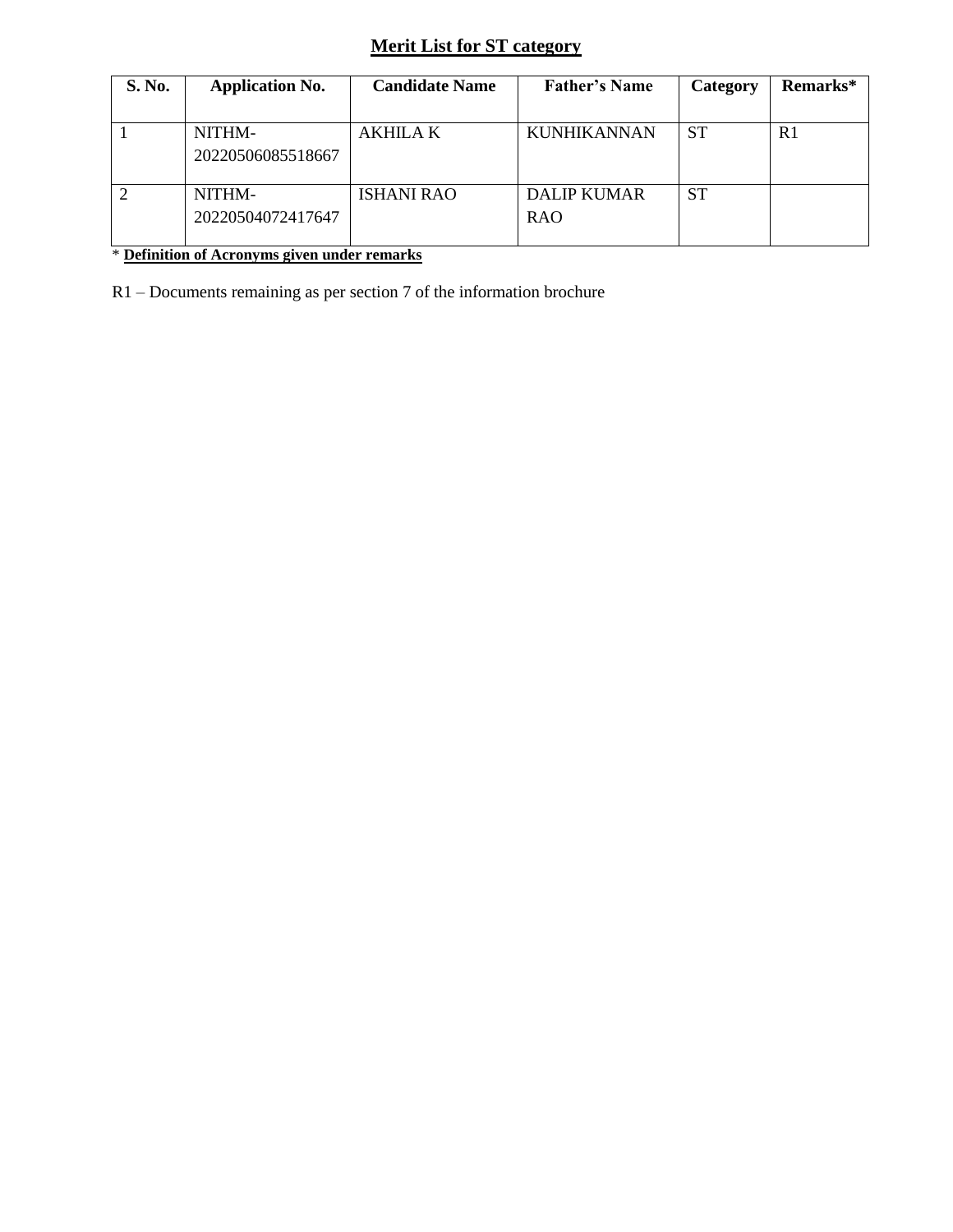

राष्ट्रीय प्रौद्योगिकी संस्थान हमीरपुर<br>स्मीरपुर (हि.प्र.) – 177 005 (मारत) NATIONAL INSTITUTE OF TECHNOLOGY HAMIRPUR **HAMIRPUR (H.P.) - 177 005 (INDIA)** (An Institute of National Importance under Ministry of HRD)



{DEPARTMENT OF MANAGEMENT STUDIES}

#### **Annexure – II**

# **Wait List for Open Category (Gen)**

| S. No.         | <b>Application No.</b> | Candidate<br><b>Name</b> | <b>Father's Name</b> | Category  | Remarks* |
|----------------|------------------------|--------------------------|----------------------|-----------|----------|
| $\mathbf{1}$   | NITHM-                 | <b>AMAN</b>              | <b>AJAY</b>          | <b>OP</b> |          |
|                | 20220328065958493      | <b>SRIVASTAVA</b>        | <b>SRIVASTAVA</b>    |           |          |
| $\overline{2}$ | NITHM-                 | <b>ISWARYA</b>           | <b>RADHAKRISHNAN</b> | <b>OP</b> |          |
|                | 20220404055710522      | <b>LEKSHMIR</b>          |                      |           |          |
| 3              | NITHM-                 | <b>AVINASH</b>           | <b>SUNIL KUMAR</b>   | <b>OP</b> | R1       |
|                | 20220421053405598      |                          |                      |           |          |
| $\overline{4}$ | NITHM-                 | <b>PRAKASH</b>           | <b>UMESH THAKUR</b>  | <b>OP</b> |          |
|                | 20220502070704630      | <b>KUMAR</b>             |                      |           |          |
| 5              | NITHM-                 | <b>APOORV</b>            | <b>ANUPAM</b>        | <b>OP</b> |          |
|                | 20220428083916618      | <b>SHARMA</b>            | <b>SHARMA</b>        |           |          |
| 6              | NITHM-                 | <b>JYOTI</b>             | <b>RK AWASTHI</b>    | <b>OP</b> |          |
|                | 20220502083448639      | <b>AWASTHI</b>           |                      |           |          |
| $\overline{7}$ | NITHM-                 | <b>KUMAR</b>             | <b>KRSHNA KANT</b>   | <b>OP</b> |          |
|                | 20220501123120625      | <b>KAUSHIK</b>           | <b>CHOUDHARY</b>     |           |          |
| 8              | NITHM-                 | <b>NEHAL</b>             | <b>RAVINDER</b>      | <b>OP</b> |          |
|                | 20220415094501577      | <b>SHARMA</b>            | <b>KUMAR SHARMA</b>  |           |          |
| 9              | NITHM-                 | <b>KESHAV</b>            | <b>ANIL KUMAR</b>    | <b>OP</b> |          |
|                | 20220501035213627      | <b>SHARMA</b>            |                      |           |          |
| 10             | NITHM-                 | <b>ADITI</b>             | <b>RAJESH SOOD</b>   | <b>OP</b> | R1       |
|                | 20220502044234633      |                          |                      |           |          |
| 11             | NITHM-                 | <b>ABHINAV</b>           | <b>ASHWANI KUMAR</b> | <b>OP</b> |          |
|                | 20220324032411468      | <b>PURI</b>              |                      |           |          |
| 12             | NITHM-                 | <b>AKHIL</b>             | <b>RAVINDER</b>      | <b>OP</b> | R1       |
|                | 20220509110330673      | <b>CHANDEL</b>           | <b>KUMAR</b>         |           |          |
| 13             | NITHM-                 | <b>MIRDAD</b>            | <b>DEVENDRA</b>      | <b>OP</b> | R1       |
|                | 20220510074206677      |                          | <b>SINGH</b>         |           |          |
| 14             | NITHM-                 | <b>AKSHAY</b>            | <b>ANIL KUMAR</b>    | <b>OP</b> |          |
|                | 20220315063017444      | <b>KUMAR</b>             | <b>HANDA</b>         |           |          |
|                |                        | <b>HANDA</b>             |                      |           |          |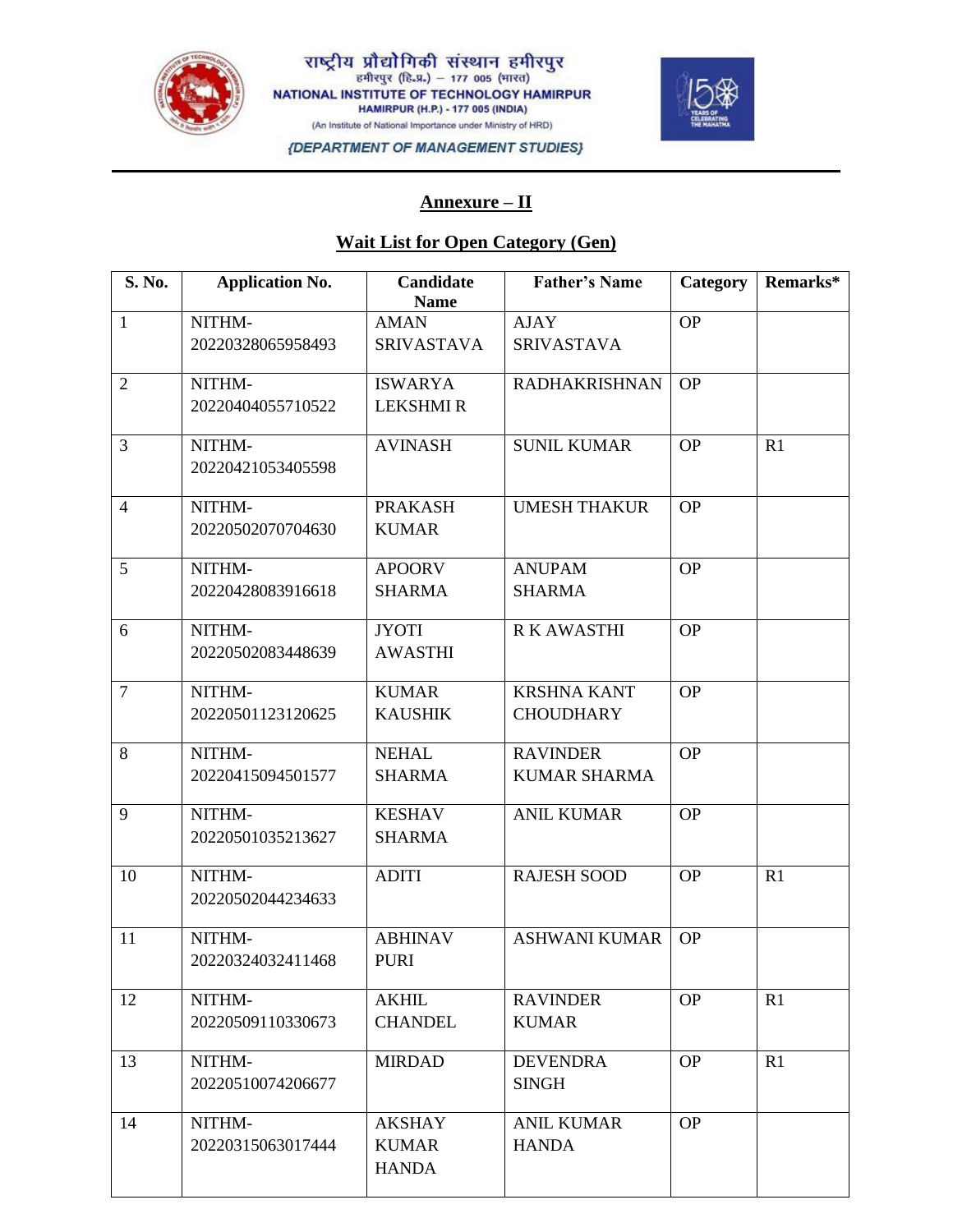|    | NITHM-<br>20220507034414669 | <b>MAYANK</b><br><b>GARG</b>  | <b>SANJAY GARG</b>   | OP       |    |
|----|-----------------------------|-------------------------------|----------------------|----------|----|
| 16 | NITHM-<br>20220419053326590 | <b>SAHIL</b><br><b>THAKUR</b> | <b>SANJEEV KUMAR</b> | $\Omega$ | R1 |

# \* **Definition of Acronyms given under remarks**

R1 – Documents remaining as per section 7 of the information brochure

# **Wait List for SC Category**

| S. No.        | <b>Application No.</b>      | <b>Candidate Name</b>         | <b>Father's Name</b> | Category  | <b>Remarks</b> |
|---------------|-----------------------------|-------------------------------|----------------------|-----------|----------------|
|               | NITHM-<br>20220504054738645 | <b>NEHA</b><br><b>KHARWAL</b> | <b>RAJESH KUMAR</b>  | <b>SC</b> |                |
| $\mathcal{D}$ | NITHM-<br>20220505095707655 | <b>SAHIL SINGH</b>            | PRITAM SINGH         | <b>SC</b> |                |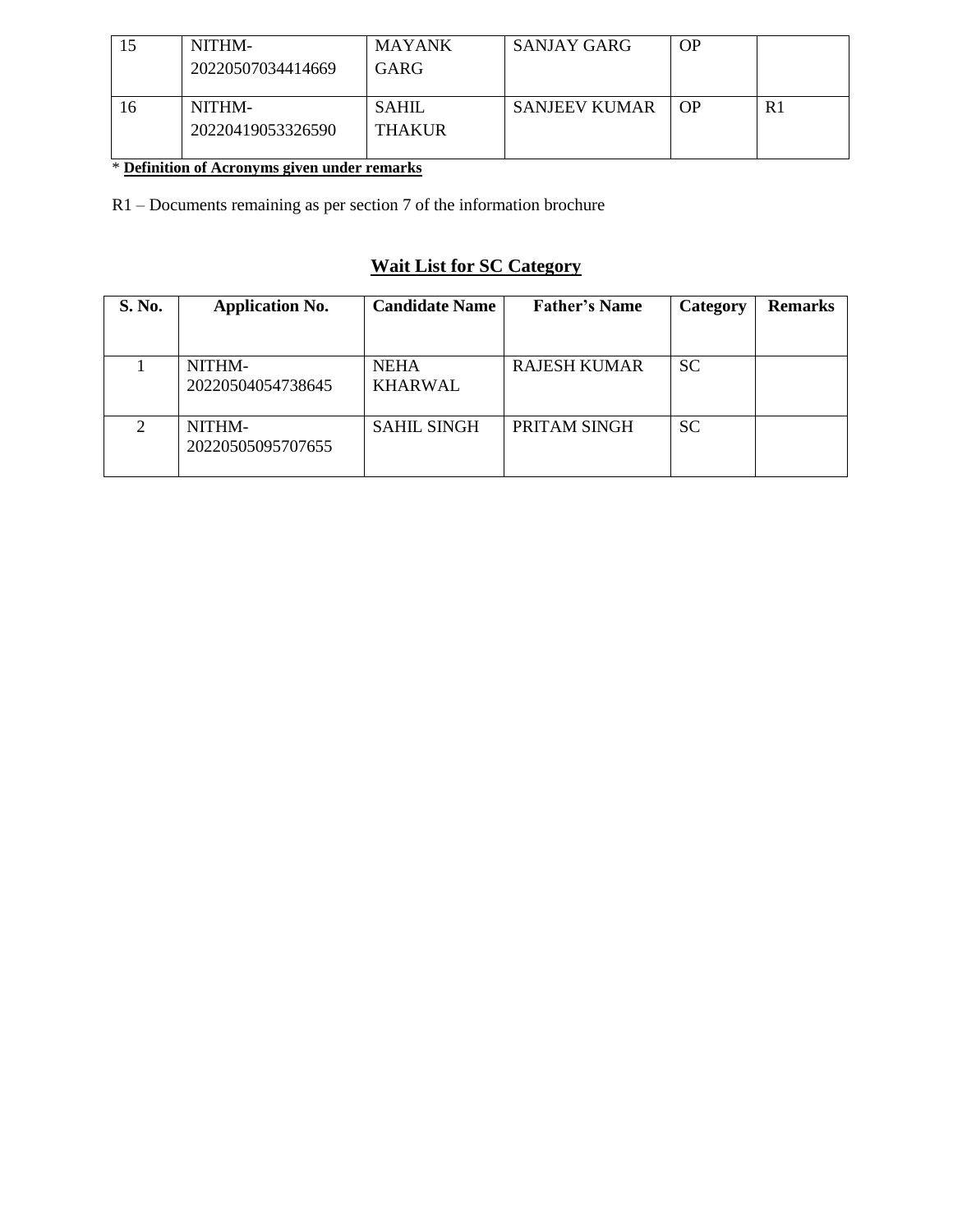

राष्ट्रीय प्रौद्योगिकी संस्थान हमीरपुर<br><sup>हमीरपुर (हि.प्र.) – 177 005 (मारत)</sup> NATIONAL INSTITUTE OF TECHNOLOGY HAMIRPUR **HAMIRPUR (H.P.) - 177 005 (INDIA)** (An Institute of National Importance under Ministry of HRD)



{DEPARTMENT OF MANAGEMENT STUDIES}

## **Annexure III**

#### **List of All Ineligible Candidates**

| S. No.         | <b>Application No.</b>      | <b>Candidate Name</b>                                    | <b>Father's Name</b>                               | Category  | Remarks*        |
|----------------|-----------------------------|----------------------------------------------------------|----------------------------------------------------|-----------|-----------------|
| $\mathbf{1}$   | NITHM-<br>20220405064238526 | <b>JASWANTH</b><br><b>SATHA S R</b>                      | <b>RAVINDRANS</b>                                  | <b>SC</b> | IE <sub>2</sub> |
| $\overline{2}$ | NITHM-<br>20220408034534545 | <b>KAJAL</b>                                             | <b>PAWAN</b><br><b>KUMAR</b>                       | <b>OP</b> | IE <sub>2</sub> |
| 3              | NITHM-<br>20220420054648595 | <b>ABHISHEK</b><br><b>BHARATKUMA</b><br><b>R CHAUHAN</b> | <b>BHARATKUMA</b><br>R MADHAVLAL<br><b>CHAUHAN</b> | <b>OB</b> | IE1             |
| $\overline{4}$ | NITHM-<br>20220502052533635 | <b>ROHIT THAKUR</b>                                      | <b>RAJESH</b><br><b>THAKUR</b>                     | <b>OP</b> | IE <sub>2</sub> |
| 5              | NITHM-<br>20220415044805576 | <b>MAYANK</b><br><b>SHARMA</b>                           | <b>NARESH</b><br><b>KUMAR</b>                      | <b>OP</b> | IE <sub>2</sub> |
| 6              | NITHM-<br>20220502044332634 | <b>AKANKSHA</b><br><b>KUMARI</b>                         | <b>PARBHAT</b><br><b>SINGH</b>                     | <b>OP</b> | IE <sub>2</sub> |
| $\overline{7}$ | NITHM-<br>20220503115359643 | <b>SAKSHI</b>                                            | <b>SUNIL DUTT</b>                                  | <b>OB</b> | IE <sub>2</sub> |
| 8              | NITHM-<br>20220419060048591 | <b>AKASH</b><br><b>CHAUHAN</b>                           | <b>LEKH RAJ</b><br><b>CHAUHAN</b>                  | <b>SC</b> | IE1             |
| 9              | NITHM-<br>20220321113223463 | <b>RIDHIMA SONI</b>                                      | <b>OM PARKASH</b><br><b>SONI</b>                   | <b>OP</b> | IE <sub>2</sub> |
| 10             | NITHM-<br>20220319032849453 | <b>SHIVAM</b><br><b>DHIMAN</b>                           | <b>RANJIT SINGH</b>                                | <b>SC</b> | IE <sub>2</sub> |
| 11             | NITHM-<br>20220510050826679 | <b>SAHIL</b><br><b>CHOUDHARY</b>                         | <b>SUBHASH</b><br><b>CHAND</b>                     | <b>OB</b> | IE <sub>2</sub> |
| 12             | NITHM-<br>20220411025829559 | <b>DIVYANSH</b><br><b>MEHTA</b>                          | <b>RAJESH MEHTA</b>                                | <b>OP</b> | IE1             |
| 13             | NITHM-<br>20220510021913676 | <b>SHALINI</b><br><b>KUMARI</b>                          | <b>RAKESH</b><br><b>KUMAR</b>                      | <b>OP</b> | IE <sub>2</sub> |
| 14             | NITHM-                      | <b>NAMIT</b>                                             | SUBHASH CHAND                                      | <b>SC</b> | IE3             |